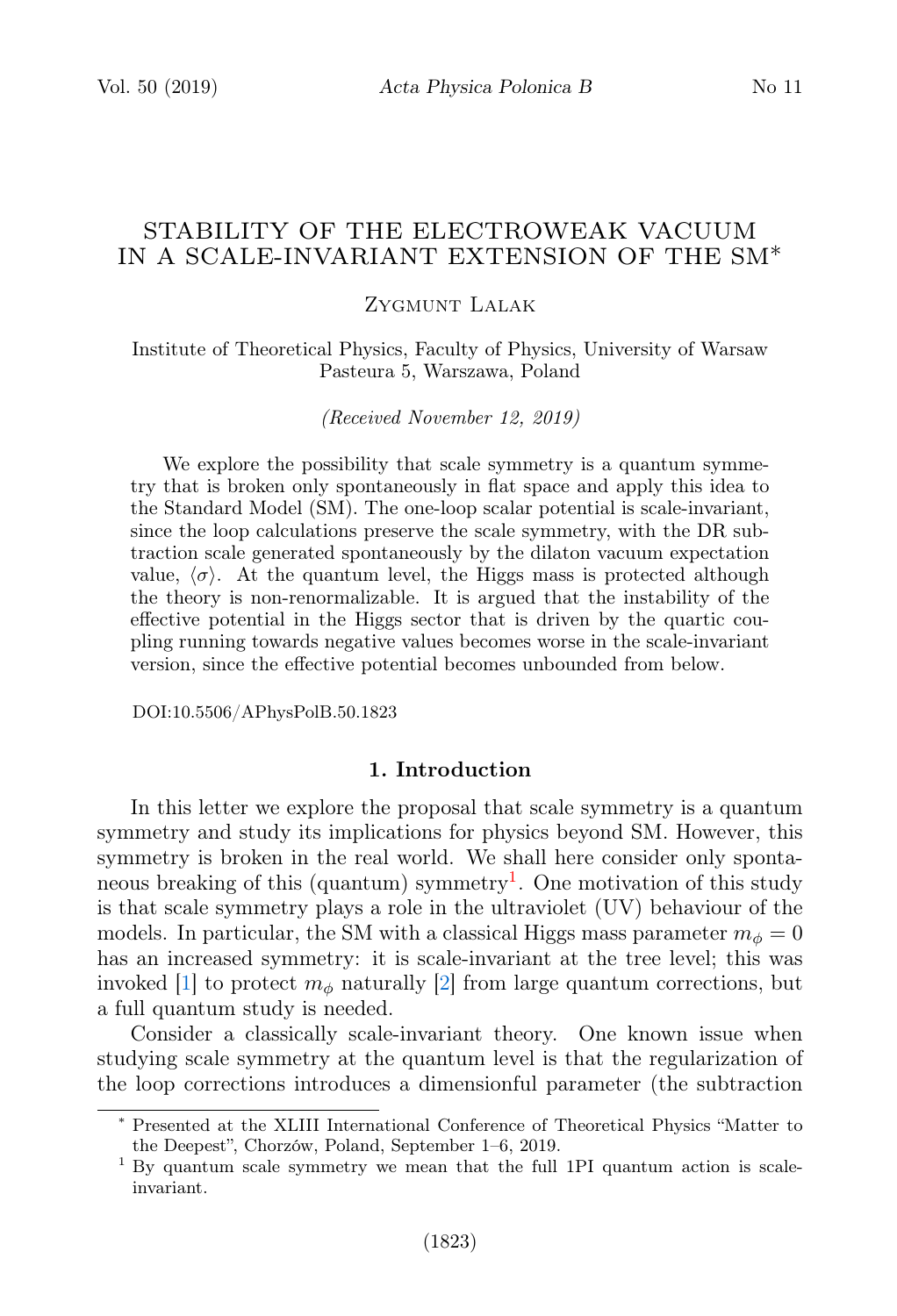scale  $\mu$ ) which breaks *explicitly* the scale symmetry, thus destroying the sym-metry we actually want to investigate<sup>[2](#page-1-0)</sup> and affecting the UV properties of the quantum theory. To avoid this, the UV regularization must preserve this symmetry. This is done by using a subtraction function  $\mu(\sigma)$  which generates (dynamically) a subtraction scale  $\mu(\langle \sigma \rangle)$  when the field  $\sigma$  acquires a v.e.v.  $\langle \sigma \rangle$  after spontaneous scale symmetry breaking, see [\[3\]](#page-12-2) and recent examples at one loop [\[4](#page-12-3)[–8\]](#page-12-4) and higher loops [\[9,](#page-12-5) [10\]](#page-12-6). Here,  $\sigma$  is the Goldstone mode (dilaton) of the spontaneously broken scale symmetry.

The model we consider is a scale-invariant SM, defined as SM with classical  $m_{\phi} = 0$  and extended by the dilaton. The goal is to use this scaleinvariant regularization to compute quantum corrections to the scalar potential. The quantum result is scale-invariant, so it can only have spontaneous scale symmetry breaking, with a flat direction for the dilaton  $(\sigma)$ . This result should be compared to that in the "usual" dimensional regularization (DR) of  $\mu$  = constant scale, which breaks explicitly the scale symmetry at the quantum level.

Let us consider first a simplified scale-invariant (classical) theory  $(e.g.,)$  $(11–27)$  of two real scalar fields  $\phi$  (Higgs-like) and  $\sigma$ . The potential V is a homogeneous function

<span id="page-1-2"></span>
$$
V(\phi, \sigma) = \sigma^4 W(\phi/\sigma), \quad \text{where} \quad W(\phi/\sigma) = V(\phi/\sigma, 1). \quad (1)
$$

We assume that  $V(\phi, \sigma)$  has spontaneous scale symmetry breaking *i.e.* that σ acquires a non-zero v.e.v.  $\langle \sigma \rangle \neq 0$ . We thus search for such a solution and for the necessary condition for this spontaneous breaking to happen. With  $\langle \sigma \rangle \neq 0$  it is then easy to see that the minimum conditions  $V_{\sigma} = V_{\phi} = 0$  $(V_{\alpha} = \partial V/\partial \alpha)$  are equivalent to

<span id="page-1-1"></span>
$$
W(\rho) = W'(\rho) = 0, \qquad \rho \equiv \phi/\sigma. \tag{2}
$$

These equations can have a common solution  $\rho_0 \equiv \langle \phi \rangle / \langle \sigma \rangle$ , if the couplings satisfy a particular condition (constraint), see below. Then a *flat direction* exists in the plane  $(\phi, \sigma)$  with  $\phi = \rho_0 \sigma$ . Indeed, if  $(\langle \phi \rangle, \langle \sigma \rangle)$  is a ground state with  $V = 0$ , then so is  $(t\langle \phi \rangle, t\langle \sigma \rangle)$ , t real. Besides, the second derivatives matrix  $V_{\alpha\beta}$  w.r.t.  $\alpha, \beta = \phi, \sigma$  has  $\det(V_{\alpha\beta}) \propto (4WW'' - 3W'^2) = 0$  on the ground state, so a massless state is indeed present corresponding to the flat direction. Finally, since  $\rho_0$  is a root of both W and of its derivative W', then  $W(\phi/\sigma) \propto (\phi/\sigma - \rho_0)^2$ , while if V depends only on even powers of the scalar fields (our model below), then the general structure is

<span id="page-1-3"></span>
$$
W(\phi/\sigma) \propto (\phi^2/\sigma^2 - \rho_0^2)^2 \ . \tag{3}
$$

<span id="page-1-0"></span> $2$  One could use a regularization that does not keep manifest scale symmetry and attempt to restore it "by hand" at the end, but this would miss scale-invariant operators if the theory is non-renormalizable, see later.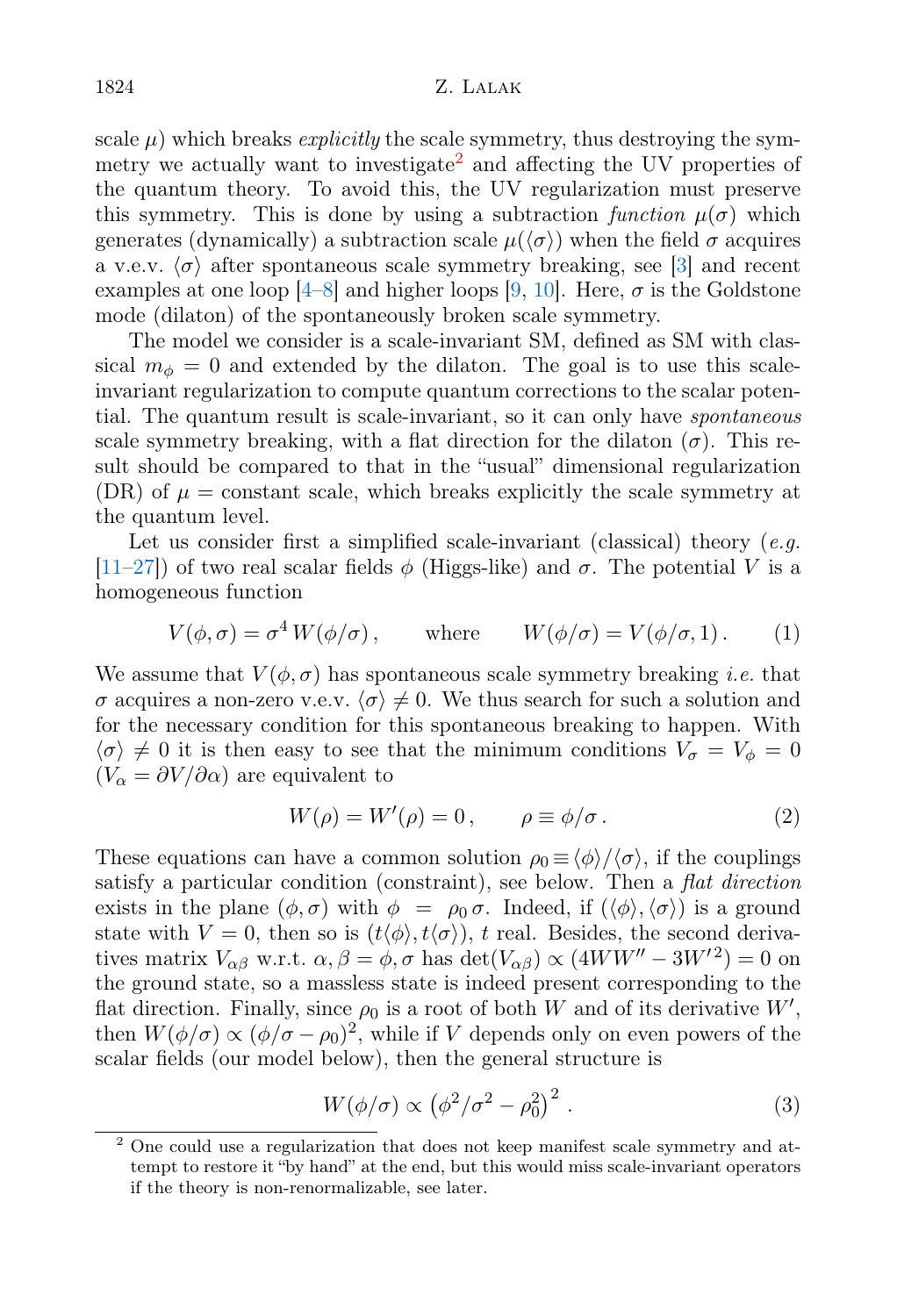Note that the vanishing vacuum energy  $V(\langle \phi \rangle, \langle \sigma \rangle) = 0$  follows from the (spontaneously broken) scale symmetry, see Eq. [\(2\)](#page-1-1). A scale-invariant regularization of this theory leads to a scale-invariant quantum potential, which thus remains of the form of Eq. [\(1\)](#page-1-2). Hence the above discussion around Eqs.  $(1)$ ,  $(2)$ , and  $(3)$  remains true at the quantum level, including the possibility of spontaneous-only breaking of the scale symmetry.

One of the two minimum conditions in [\(2\)](#page-1-1) fixes the ratio  $\rho_0 = \langle \phi \rangle / \langle \sigma \rangle$ in terms of the (dimensionless) couplings of the theory. Thus, all v.e.v.s of such a theory, including  $\langle \phi \rangle$  are proportional to  $\langle \sigma \rangle \neq 0$  which is a parameter (unknown) of this theory. The second minimum condition, after eliminating  $\rho_0$  between the two equations in [\(2\)](#page-1-1), gives a relation among the couplings of the theory in the order of perturbation in which  $V$  is computed. This means one coupling, say  $\lambda_{\sigma}$  (the dilaton self-coupling), is defined in terms of the rest  $\lambda_{\sigma} = f(\lambda_{i \neq \sigma})$  + loops. This relation follows from demanding that V has a *flat direction* that is itself a consequence of our requiring that scale symmetry, which is a quantum symmetry, be broken spontaneously (in that order). The relation  $\lambda_{\sigma} = f(\lambda_{i \neq \sigma}) +$ loops is corrected in a given order of perturbation theory by  $\mathcal{O}(\lambda_i)$  relative to previous order; it is ultimately related to the vanishing of the vacuum energy  $V(\langle \phi \rangle, \langle \sigma \rangle) \sim W(\rho_0) = 0$ , see minimum conditions [\(2\)](#page-1-1).

We stress that the above picture, that builds on previous studies [\[3–](#page-12-2) [10\]](#page-12-6), is very different from that obtained in the "traditional" DR scheme  $(\mu = constant scale)$  that is often used in classically scale-invariant models e.g.  $[18–27]$  $[18–27]$ ; in such a case, scale symmetry is broken *explicitly* by the (regularization of) quantum effects and then conditions  $(1), (2)$  $(1), (2)$  $(1), (2)$  are not true any more at quantum level and the flat direction is lifted by quantum corrections.

What about the hierarchy problem? In the absence of gravity (not included here), the Standard Model has no hierarchy problem. However, this situation is no longer true under the reasonable assumption that there is some "new physics" beyond SM, e.g. a large v.e.v. of a new scalar field that couples to Higgs, etc. In the model we consider, defined by the invariant version of the SM extended by the dilaton, we have "new physics" beyond the SM, represented by the v.e.v.  $\langle \sigma \rangle$  that breaks spontaneously the scale symmetry.  $\langle \sigma \rangle$  can be very large compared to  $\langle \phi \rangle$  where the latter fixes the electroweak scale<sup>[3](#page-2-0)</sup>. We simply enforce such a hierarchy by choosing a very weak coupling of the visible to the hidden sector of the dilaton [\[31\]](#page-13-1). Such a hierarchy is however stable under quantum corrections, so  $m_{\phi} \sim \langle \phi \rangle \ll \langle \sigma \rangle$ without tuning at the quantum level  $[4, 8]$  $[4, 8]$  $[4, 8]$ , and we verify this in our model at one-loop. This is expected to remain true to all orders in perturbation theory since scale symmetry is preserved by the regularization and is broken

<span id="page-2-0"></span>Such a hierarchy can be generated dynamically  $[28, 29]$  $[28, 29]$  $[28, 29]$  or as in  $[30]$ .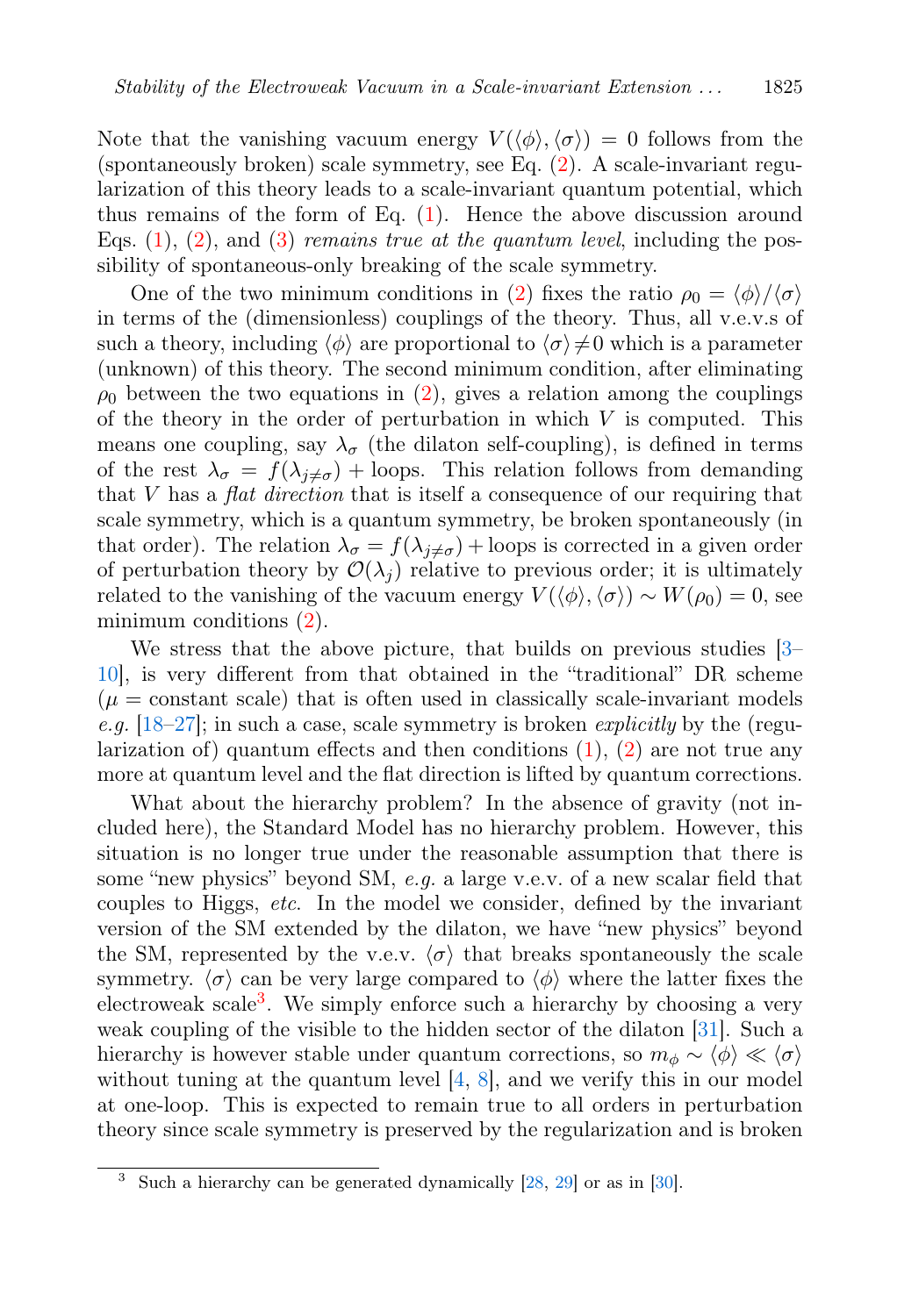only spontaneously. We thus have an example of a quantum stable hierarchy, with a vanishing vacuum energy at the loop level that follows from the demand of spontaneous-only broken quantum scale symmetry.

In the following, we apply these ideas to the scale-invariant version of the SM (with  $m_{\phi} = 0$ ) extended by the dilaton. The Higgs and the dilaton have a potential dictated solely by the classical scale symmetry and thus can contain higher dimensional operators such as  $\phi^6/\sigma^2$ ,  $\phi^8/\sigma^4$ , *etc.*  $(\phi)$  is the neutral Higgs boson). We then compute the one-loop potential with a scale-invariant regularization, so a flat direction is maintained at the quantum level. Even if the tree-level potential does not include the aforementioned higher dimensional operators (by tuning their couplings to zero), they are generated at one loop with finite coefficient [\[8\]](#page-12-4) or as two loop or higher counterterms  $[9, 10]$  $[9, 10]$  $[9, 10]$  — this means the scale-invariant quantum theory is non-renormalizable. Further, the quantum consistency of the theory is shown by verifying the Callan–Symanzik equation of the potential in the presence of these non-polynomial operators, gauge and Yukawa interactions. We also compare the scale-invariant one-loop potential to its counterpart computed in the "usual" DR scheme that breaks scale symmetry explicitly  $(\mu = constant)$ , in the presence at tree level of these (non-polynomial) effective operators.

If scale symmetry is preserved by one-loop  $V$ , there is no dilatation anomaly which is a result of *explicit* scale symmetry breaking by quantum calculations with  $\mu = constant$ . Contrary to common lore, the couplings still run with momentum  $[6-8]$  $[6-8]$  since the vanishing of the beta functions is not a necessary condition for scale invariance. Their one-loop running is identical to that in the theory with explicit scale symmetry breaking  $(\mu = constant)$ , but at two loop, they start to differ in theories with spontaneous versus explicit breaking [\[7,](#page-12-10) [10\]](#page-12-6).

This analysis in flat space-time should be extended to include the effects of gravity which we ignored. Since Einstein gravity breaks scale symmetry, a natural setup to include such effects is then to consider the Weyl or Brans– Dicke–Jordan theory of gravity, see examples in [\[4,](#page-12-3) [28,](#page-13-2) [29,](#page-13-3) [32–](#page-13-5)[38\]](#page-13-6). In such a setup it may still be possible to perform a scale-invariant regularization and then examine such a scale-invariant theory at quantum level.

### 2. SM with a scale-invariant one-loop potential

### 2.1. The tree-level scale-invariant potential

Consider the SM Lagrangian with tree-level Higgs mass  $m_{\phi} = 0$ , so it is scale-invariant. The Higgs sector is weakly coupled to the "hidden" sector of the dilaton  $\sigma$  with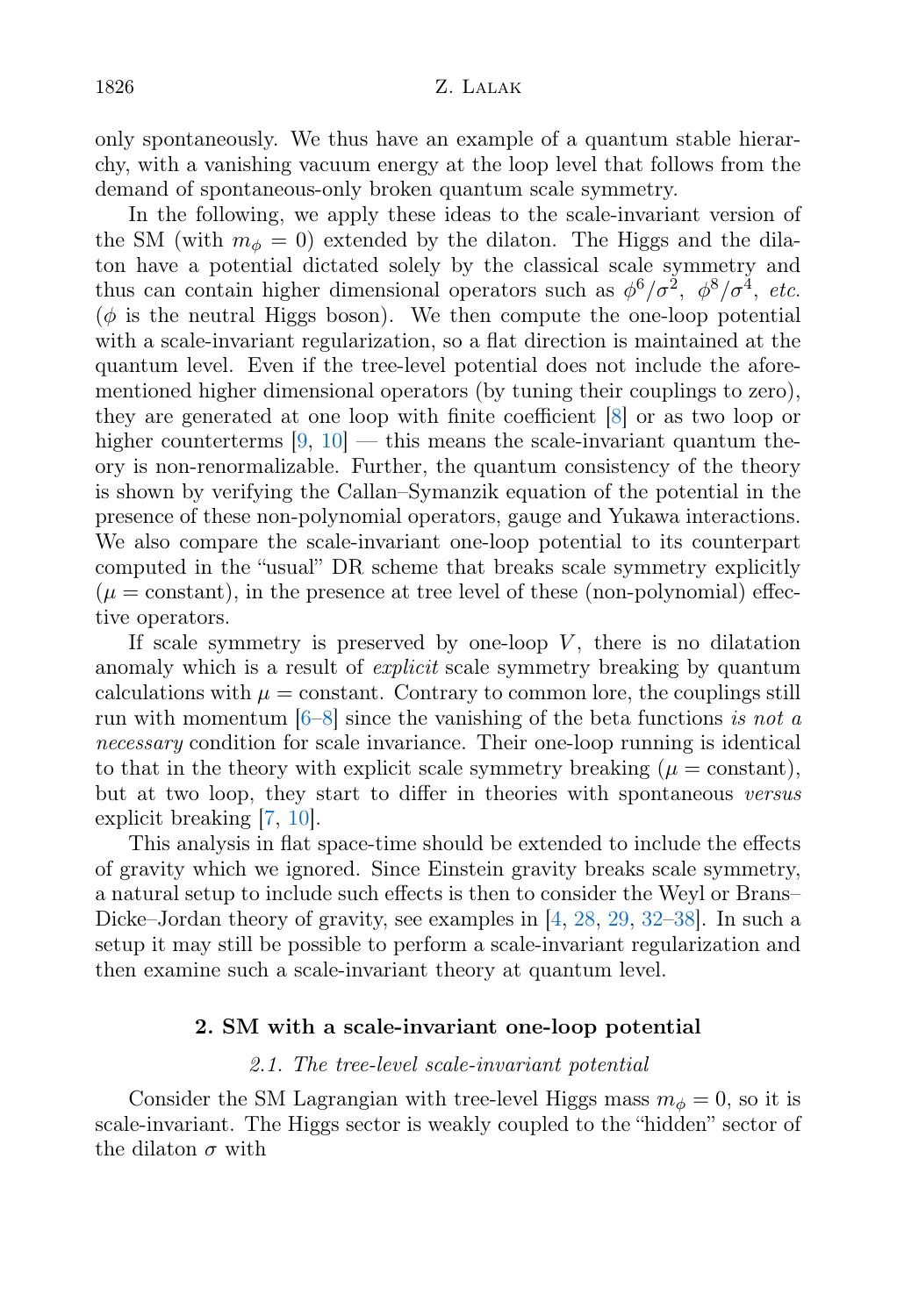$$
\mathcal{L} = |D_{\mu}H|^{2} + \frac{1}{2}(\partial_{\mu}\sigma)^{2} - V_{0}, \qquad (4)
$$

where

$$
H = \left(\begin{array}{c} G^+ \\ \frac{1}{\sqrt{2}} \left(\phi + i \, G^0\right) \end{array}\right) \tag{5}
$$

and

$$
V_0 = \frac{\lambda_\phi}{3!} \left( H^\dagger H \right)^2 + \frac{\lambda_m}{2} \left( H^\dagger H \right) \sigma^2 + \frac{\lambda_\sigma}{4!} \sigma^4 + \frac{4 \lambda_6}{3} \frac{\left( H^\dagger H \right)^3}{\sigma^2} + \cdots, \quad (6)
$$

where the dots stand for higher powers of  $H^{\dagger}H$ . The neutral Higgs ( $\phi$ ) and dilaton part is

<span id="page-4-1"></span>
$$
V(\phi,\sigma) = \frac{1}{4!} \lambda_{\phi} \phi^4 + \frac{1}{4} \lambda_m \phi^2 \sigma^2 + \frac{1}{4!} \lambda_{\sigma} \sigma^4 + \frac{\lambda_6}{6} \frac{\phi^6}{\sigma^2} + \dots \tag{7}
$$

We take  $\lambda_{\phi}, \lambda_{\sigma} > 0$  and  $\lambda_{m} < 0$  and that the two sectors of  $\phi$  and  $\sigma$  are weakly coupled, with  $|\lambda_m| < \lambda_{\phi}$ . Regarding the terms suppressed by powers of  $\sigma$ , they respect the (classical) scale symmetry of the action, so they can be present in the theory. They are well-defined since  $\sigma$  acquires spontaneously a v.e.v.  $\langle \sigma \rangle \neq 0$  under conditions that we identify shortly (see (a) in Eqs. [\(9\)](#page-4-0), [\(11\)](#page-5-0) below). One can expand such terms about the ground state, into an infinite sum of familiar polynomial (effective) operators

$$
\lambda_6 \frac{\phi^6}{\sigma^2} = \lambda_6 \frac{\phi^6}{\langle \sigma \rangle^2} \left( 1 - 2 \frac{\sigma'}{\langle \sigma \rangle} + 3 \frac{\sigma'^2}{\langle \sigma \rangle^2} + \cdots \right), \quad \sigma = \langle \sigma \rangle + \sigma', \quad \sigma' : \text{fluctuation.}
$$
\n(8)

However, we prefer to use the form in Eq. [\(7\)](#page-4-1) since it keeps manifest the scale symmetry of L. Finally, we keep  $\lambda_6 \neq 0$  but set to 0 the coefficients of  $(H^{\dagger}H)^4/\sigma^4$  and higher terms.

Consider first  $\lambda_6 = 0$ . We demanded spontaneous breaking of scale symmetry, so we seek the condition for which  $\langle \sigma \rangle \neq 0$ . The minimum of V exists if derivatives  $V_{\phi} = V_{\sigma} = 0$ , giving

<span id="page-4-0"></span>(a): 
$$
\lambda_{\sigma} = \frac{9\lambda_m^2}{\lambda_{\phi}} [1 + \text{loops}]
$$
 and (b):  $\frac{\langle \phi \rangle^2}{\langle \sigma \rangle^2} = \frac{-3\lambda_m}{\lambda_{\phi}} [1 + \text{loops}],$  (9)

so also  $\langle \phi \rangle \neq 0$ ; here, "loops" stands for loop corrections.

Let us then assume that  $\lambda_{\sigma}$  is indeed that of (a) up to "loop" effects that one can identify order by order in perturbation theory and that we ignore for the classical discussion here. If (a) is true, we have spontaneous breaking of scale symmetry and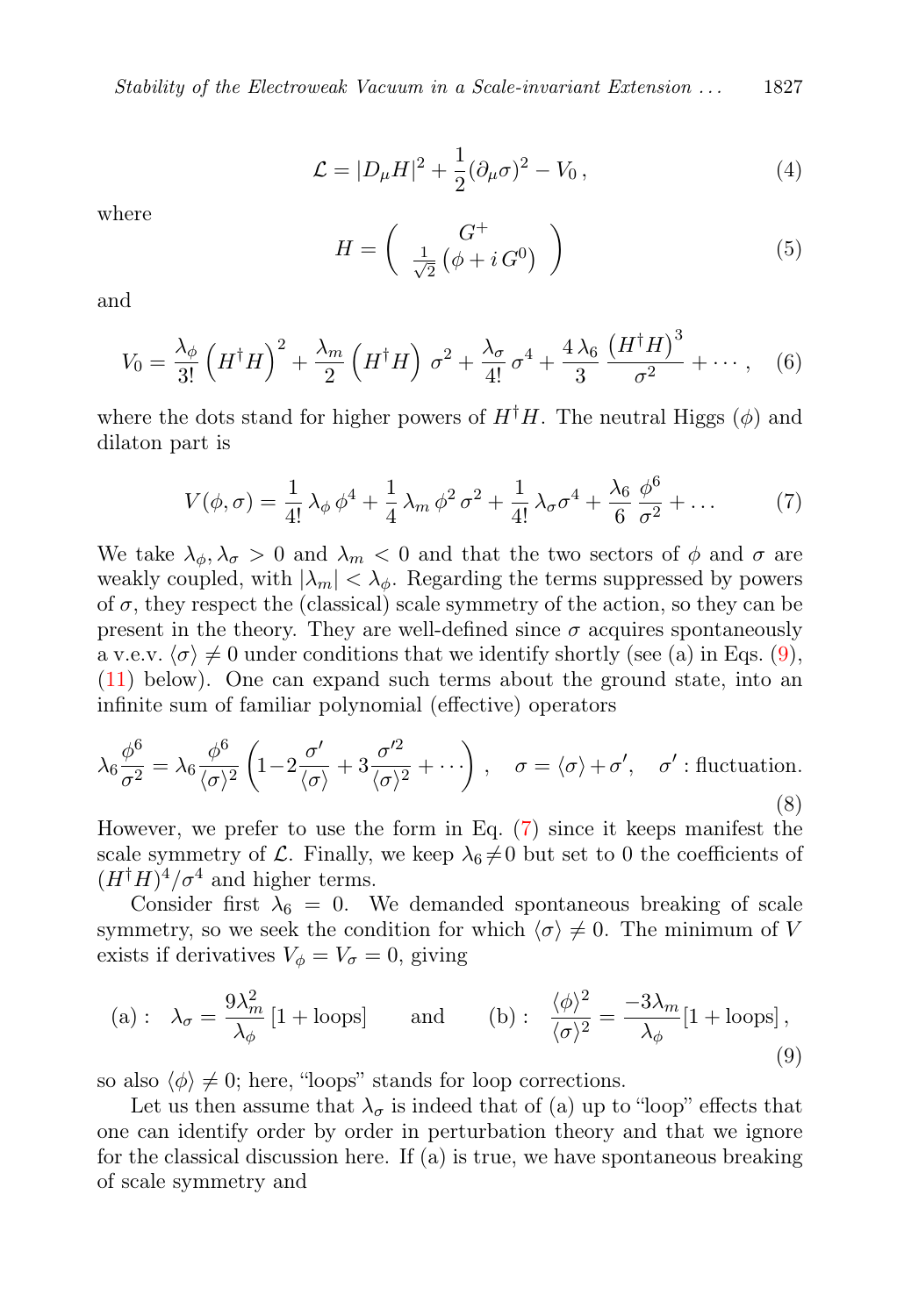$$
V = \frac{1}{4!} \lambda_{\phi} \sigma^4 \left( \frac{\phi^2}{\sigma^2} + \frac{3\lambda_m}{\lambda_{\phi}} \right)^2
$$
 (10)

<span id="page-5-1"></span>with  $V = 0$  at the minimum. A flat direction, corresponding to the Goldstone of scale symmetry (dilaton) exists in the plane  $(\phi, \sigma)$ . The neutral Higgs acquires a mass  $m_{\tilde{\phi}}^2 = (\lambda_{\phi}/3)(1 - 3\lambda_m/\lambda_{\phi})\langle \phi \rangle^2$ , while the EW Goldstone bosons are massless. Thus, spontaneous scale symmetry breaking triggers EW symmetry breaking, with a vacuum energy  $V = 0$ .

Consider now  $\lambda_6 \neq 0$ , with  $\lambda_6 > 0$  for a well-defined V at large  $\phi$ . Then Eqs. [\(9\)](#page-4-0) become

(a): 
$$
\lambda_{\sigma} = \rho_0^2 \left[ 2\lambda_6 \rho_0^4 - 3\lambda_m \right] + \text{loops}, \text{ where}
$$
  
\n(b):  $\rho_0^2 \equiv \frac{\langle \phi \rangle^2}{\langle \sigma \rangle^2} = \frac{1}{12\lambda_6} \left[ -\lambda_{\phi} + \left( \lambda_{\phi}^2 - 72\lambda_6 \lambda_m \right)^{1/2} \right] + \text{loops}.$  (11)

We assume from now on that  $\lambda_{\sigma}$  is indeed given by relation (a), up to small quantum corrections (ignored here), to ensure spontaneous scale symmetry breaking; this relation is "protected" by scale symmetry. The potential is then

<span id="page-5-0"></span>
$$
V = \frac{\lambda_6}{6}\sigma^4 \left(\frac{\phi^2}{\sigma^2} - \rho_0^2\right)^2 \left(\frac{\phi^2}{\sigma^2} + \xi_0^2\right),
$$
 (12)

in agreement with [\(3\)](#page-1-3). Here,  $\xi_0^2 = (\lambda_{\phi} + 2(\lambda_{\phi}^2 - 72\lambda_6\lambda_m)^{1/2})/(12\lambda_6) > 0$ . If  $\lambda_6 \rightarrow 0$ , one recovers Eq. [\(10\)](#page-5-1). The neutral Higgs mass can again be computed and recovers the above value for small  $\lambda_6$ ; the dilaton is again massless, with the flat direction mildly changed by  $\lambda_6$ . To conclude, spontaneous scale symmetry breaking triggers EW symmetry breaking and ensures  $V = 0$  on the ground state. We would like to know if this can remain true at quantum level.

The scale  $\langle \sigma \rangle$  of "new physics" beyond SM should be larger than  $\langle \phi \rangle \sim$  $\mathcal{O}(100)$  GeV. In Weyl or Brans–Dicke–Jordan theory of gravity (not considered here) that can generalise this study, one actually expects  $\langle \sigma \rangle \sim M_{\text{Planck}}$ . So a hierarchy  $\langle \phi \rangle \ll \langle \sigma \rangle$  may be generated dynamically [\[28,](#page-13-2) [29\]](#page-13-3). Here, we take a common view of a very weak coupling of the hidden  $(\sigma)$  to visible  $(\phi)$ sector:  $|\lambda_m| \ll \lambda_\phi$  [\[31\]](#page-13-1); then<sup>[4](#page-5-2)</sup> from Eq. [\(11\)](#page-5-0),  $\lambda_\sigma \ll |\lambda_m|$ . This classical "tuning" can ensure a hierarchy of scales  $\langle \phi \rangle \ll \langle \sigma \rangle$  ( $\lambda_6$  only brings sub-leading corrections, since the hierarchy is controlled by  $\lambda_m$ , the main coupling of the two sectors).

<span id="page-5-2"></span><sup>4</sup> This hierarchy is stable under renormalization group [\[31\]](#page-13-1) due to a shift symmetry,  $\sigma \to \sigma + constant$ .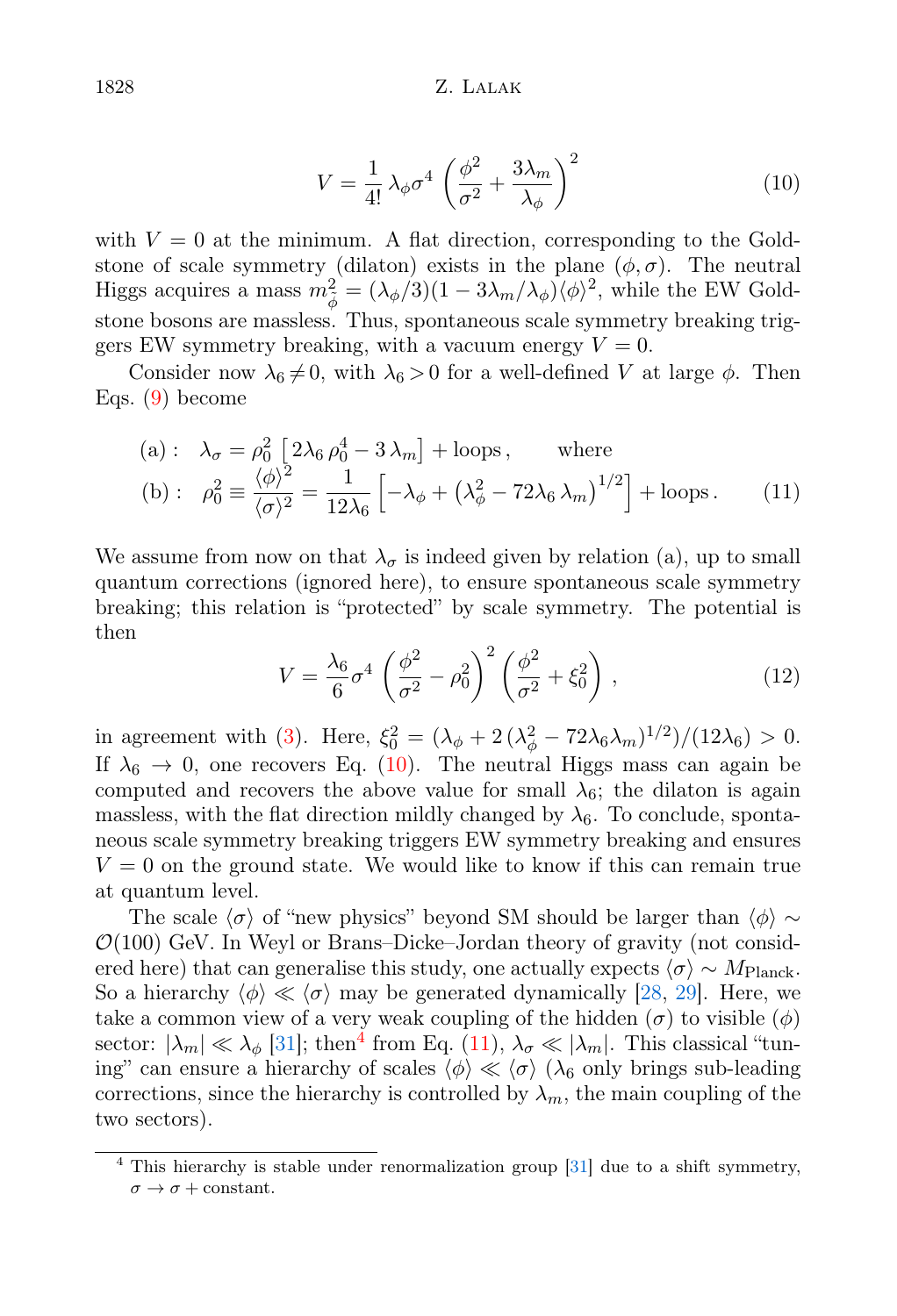This concludes the picture of the classical potential with scale symmetry. At the quantum level, one question is whether the (quantum) scale symmetry, when spontaneously broken, maintains the hierarchy  $m_{\tilde{\phi}}^2 \sim \langle \phi \rangle^2 \ll \langle \sigma \rangle^2$ without additional tuning of the couplings. If quantum corrections  $\lambda_{\phi}^2 \langle \sigma \rangle^2$ are generated, a tuning of the Higgs self-coupling  $\lambda_{\phi}$  would be needed and this would re-introduce the hierarchy problem.

### 2.2. The one-loop scale-invariant potential

Let us compute the one-loop potential by preserving scale symmetry at quantum level and thus avoid its explicit breaking by the UV regularization. The method is described in  $[4, 6-10]$  $[4, 6-10]$  $[4, 6-10]$  $[4, 6-10]$ . To do this, note that we already have a v.e.v.  $\langle \sigma \rangle$  that can act as a subtraction scale. The starting point is in  $d = 4 - 2\epsilon$  dimensions where the tree level potential is modified into

<span id="page-6-0"></span>
$$
\tilde{V} = \mu(\sigma)^{2\epsilon} V, \qquad \mu(\sigma) = z \sigma^{1/(1-\epsilon)}, \tag{13}
$$

 $\tilde{V}$  is thus scale-invariant in  $d = 4 - 2\epsilon$ . The function  $\mu(\sigma)$  generates a subtraction scale  $\mu(\langle \sigma \rangle)$  when  $\sigma$  acquires a v.e.v. spontaneously. The definition of  $\mu(\sigma)$  follows on dimensional grounds, with z an arbitrary dimensionless subtraction parameter [\[7\]](#page-12-10). If we set  $\mu(\sigma) =$  constant, one immediately recovers the "traditional" DR scheme that breaks explicitly the scale symmetry in  $d = 4-2\epsilon$ . We thus have two possible analytical continuations to  $d = 4-2\epsilon$  of the classical scale-invariant theory in  $d = 4$ : one is scale-invariant (Eq. [\(13\)](#page-6-0)), the other is not ( $\mu = constant$ ), and they lead to distinct quantum theories (of different symmetry) [\[8,](#page-12-4) [10\]](#page-12-6), as discussed below. The one-loop potential in  $d = 4 - 2\epsilon$  is then [\[8,](#page-12-4) [10\]](#page-12-6)

<span id="page-6-1"></span>
$$
V_1 = \tilde{V} - \frac{i}{2} \int \frac{\mathrm{d}^d p}{(2\pi)^d} \operatorname{Tr} \ln \left[ p^2 - \tilde{V}_{ij} + i\varepsilon \right]. \tag{14}
$$

This is computed in the Landau gauge. The field-dependent squared masses are eigenvalues of the matrix of second derivatives denoted  $\tilde{V}_{ij}$  where subscripts i, j stand for: the EW Goldstone scalars  $G^0$ ,  $\Re(G^+)$ ,  $\Im(G^+)$ , neutral Higgs  $\phi$  and dilaton  $\sigma$ . Unlike the EW Goldstone modes or fermions and gauge bosons, the field-dependent masses of  $\phi$  and  $\sigma$  acquire a correction  $\alpha \epsilon$  relative to their values induced by V alone, from derivatives of  $\mu(\sigma)$ 

$$
m_t^2 = \frac{\mu(\sigma)^{2\epsilon}}{2} h_t^2 \phi^2, \quad m_W^2 = \frac{\mu(\sigma)^{2\epsilon}}{4} g_2^2 \phi^2, \quad m_Z^2 = \frac{\mu(\sigma)^{2\epsilon}}{4} (g_1^2 + g_2^2) \phi^2,
$$
  

$$
m_G^2 = \frac{\mu(\sigma)^{2\epsilon}}{6} \left[ \lambda_\phi \phi^2 + 3\lambda_m \sigma^2 + 6\lambda_6 \frac{\phi^4}{\sigma^2} \right],
$$
  

$$
M_k^2 = \mu(\sigma)^{2\epsilon} \left[ m_k^2 + \epsilon \delta_k \right], \qquad k = \phi, \sigma,
$$
 (15)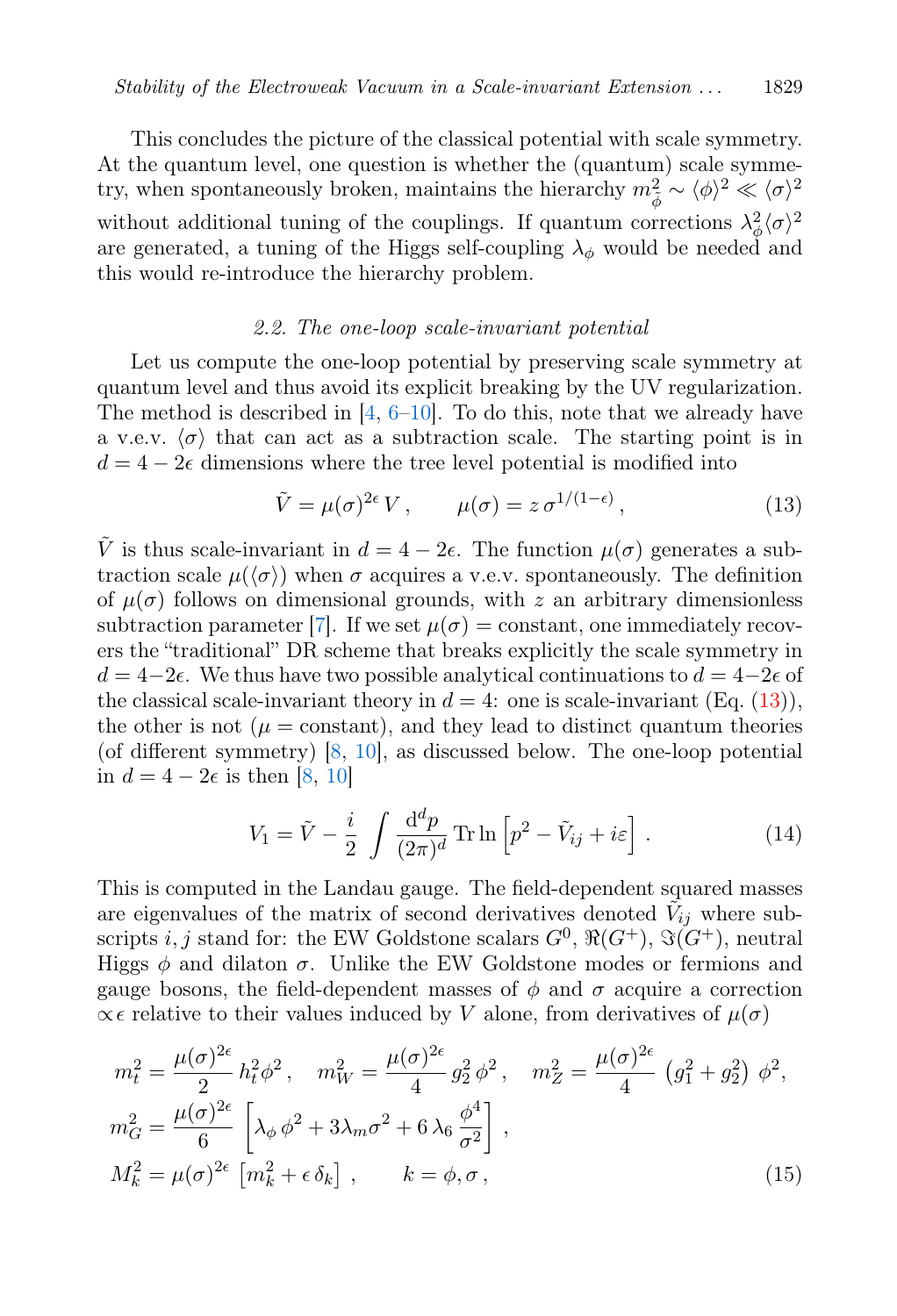where  $m_t$  ( $h_t$ ) is the field-dependent top mass (Yukawa coupling),  $m_{W,Z}$ denote the gauge boson masses and  $m<sub>G</sub>$  denote the three EW Goldstone field-dependent masses. Finally,  $M_k^2$  are eigenvalues of  $\tilde{V}_{\alpha\beta}$ , while  $m_k^2$  are eigenvalues of the 2 × 2 sub-matrix  $V_{\alpha\beta}$  of  $V_{ij}$  with  $V_{\alpha\beta} = \frac{\partial^2 V}{\partial \alpha \partial \beta}$ ,  $\alpha, \beta = \phi, \sigma$ . Then, one finds at one loop  $(\kappa = (4\pi)^2)$ 

$$
V_1 = \mu(\sigma)^{2\epsilon}
$$
  
 
$$
\times \left\{ V - \frac{1}{4\kappa} \left[ \sum_{j=\phi,\sigma;G,W,Z,t} n_j m_j^4(\phi,\sigma) \left( \frac{1}{\epsilon} - \ln \frac{m_j^2(\phi,\sigma)}{c_j \mu^2(\sigma)} \right) + \frac{4 \left( V_{\alpha\beta} N_{\beta\alpha} \right)}{\mu^2(\sigma)} \right] \right\} (16)
$$

with summation over  $\alpha, \beta = \phi, \sigma$  and  $N_{\alpha\beta} = \mu(\mu_{\alpha}V_{\beta} + \mu_{\beta}V_{\alpha}) - \mu_{\alpha}\mu_{\beta}V_{\alpha}$ and  $\mu_{\alpha} = \partial \mu / \partial \alpha$ . Besides,  $n_j = \{3, 1, 6, 3, -12\}$  for  $j = \{G, S, W, Z, t\}$ , with  $S = \phi, \sigma; c_j = 4\pi e^{3/2 - \gamma_E}$  if  $j = \phi, \sigma, t, G$  and  $c_j = 4\pi e^{5/6 - \gamma_E}$  if  $j = W, Z$ . The one-loop term  $(V_{\alpha\beta} N_{\beta\alpha})$  is a new correction, absent in the case of  $\mu =$  constant (*i.e.* explicit scale symmetry breaking by the regularization).

The SM one-loop potential  $U_1$  becomes

$$
U_1 = V + V^{(1)} + V^{(1,n)}, \tag{17}
$$

where

$$
V^{(1)} = \frac{1}{4\kappa} \sum_{j=\phi,\sigma;G,t,W,Z} n_j m_j^4(\phi,\sigma) \ln \frac{m_j^2(\phi,\sigma)}{c_j(z\sigma)^2},
$$
(18)  

$$
V^{(1,n)} = \frac{1}{48\kappa} \Biggl[ \left( -16\lambda_m \lambda_\phi - 18\lambda_m^2 + \lambda_\phi \lambda_\sigma \right) \phi^4 - \lambda_m \left( 48\lambda_m + 25\lambda_\sigma \right) \phi^2 \sigma^2 - 7\lambda_\sigma^2 \sigma^4 + \left( \lambda_\phi \lambda_m + 6\lambda_6 \lambda_\sigma \right) \frac{\phi^6}{\sigma^2} + 8\lambda_6 \left( 4\lambda_\phi - 2\lambda_m \right) \frac{\phi^8}{\sigma^4} + \lambda_6 \left( 192\lambda_6 + 2\lambda_\phi \right) \frac{\phi^{10}}{\sigma^6} + 40\lambda_6^2 \frac{\phi^{12}}{\sigma^8} \Biggr],
$$
(19)

and the  $U_1$  is manifestly scale-invariant.

There is also a finite one-loop contribution  $V^{(1,n)}$  due to "evanescent" corrections ( $\propto \epsilon$ ) to the field-dependent masses of  $\phi$  and  $\sigma$  (Eq. [\(15\)](#page-6-1)), induced by *derivatives* of  $\mu \sim \sigma$ . Therefore,  $V^{(1,n)}$  is not present in the other case of  $\mu$  = constant when the regularization breaks the scale symmetry; thus,  $V^{(1,n)}$  can distinguish between these two cases at one loop<sup>[5](#page-7-0)</sup>. Further, in the classical decoupling limit of the hidden sector from the SM,  $\lambda_m \to 0$  and  $\lambda_6 \rightarrow 0$ , then  $V^{(1,n)}$  vanishes.

<span id="page-7-0"></span> $5$  These two cases are different quantum theories (have different symmetry).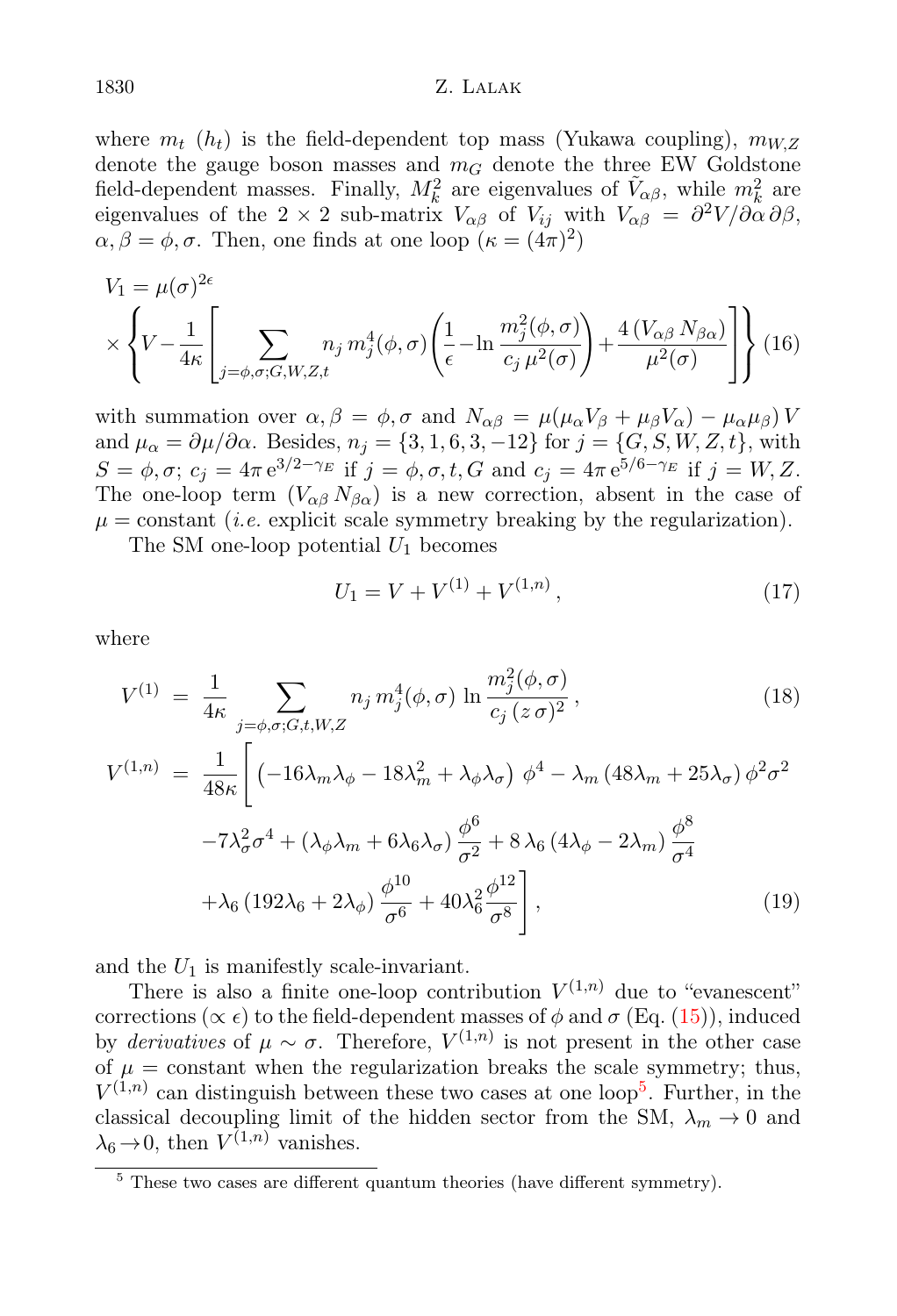$V^{(1,n)}$  also contains terms non-polynomial in fields like  $\lambda_m \lambda_\phi \phi^6 / \sigma^2$  that remain present even if we set  $\lambda_6 = 0$ .

At two loop, such non-polynomial operators, including higher order  $\phi^8/\sigma^4$ , *etc.*, emerge as two-loop counterterms [\[10\]](#page-12-6) even if we set  $\lambda_6 = 0^6$  $\lambda_6 = 0^6$  $\lambda_6 = 0^6$ .

Although we do not show it, one can immediately Taylor expand both  $V^{(1)}$  and  $V^{(1,n)}$  about the non-zero v.e.v. of  $\sigma$ , with  $\sigma = \langle \sigma \rangle + \sigma'$  and eventually of  $\phi$  too,  $\phi = \langle \phi \rangle + \phi'$ . One then obtains a representation with only polynomial operators in the field fluctuations  $(\phi', \sigma')$ .

# 2.3. Absence of dilatation anomaly

Let us analyze the situation of the dilatation current  $D^{\mu}$  and its diver-gence [\[6,](#page-12-9) [7\]](#page-12-10). For a set of fields  $\phi_i$  ( $\phi$ ,  $\sigma$ , etc.),

$$
D^{\mu} = \frac{\partial \mathcal{L}}{\partial(\partial_{\mu}\phi_j)} (x^{\nu}\partial_{\nu}\phi_j + d_{\phi}) - x^{\mu} \mathcal{L},
$$
  

$$
\partial_{\mu}D^{\mu} = (d_{\phi} + 1) (\partial_{\mu}\phi_j) \frac{\partial \mathcal{L}}{\partial(\partial_{\mu}\phi_j)} + d_{\phi}\phi_j \frac{\partial \mathcal{L}}{\partial\phi_j} - d\mathcal{L},
$$
 (20)

with  $d_{\phi}$  the mass dimension of  $\phi$ ,  $d_{\phi} = (d-2)/2$  for a scalar in d dimensions. For standard kinetic terms and using the equations of motion, we find for a potential  $V$  in d dimensions

<span id="page-8-1"></span>
$$
\partial_{\mu}D^{\mu} = d\mathcal{V} - \frac{d-2}{2}\phi_{j}\frac{\partial V}{\partial \phi_{j}}.
$$
\n(21)

Consider now that  $V$  is scale-invariant at both classical and quantum level as in our case. Therefore, for a dimensionless parameter  $\rho$ ,  $\mathcal V$  has the property  $\mathcal{V}(\rho \phi_j) = \rho^{2d/(d-2)} \mathcal{V}(\phi_j)$  in  $d = 4 - 2\epsilon$  dimensions (homogeneous function). Differentiating this equation with respect to  $\rho$  and then taking  $\rho \rightarrow 1$  gives  $2d/(d-2)$   $\mathcal{V} = \phi_i \partial \mathcal{V}/\partial \phi_i$  so the r.h.s. of Eq. [\(21\)](#page-8-1) vanishes. Therefore,  $\partial_{\mu}D^{\mu} = 0$  at both classical and quantum level, so there is no anomalous breaking of the quantum scale symmetry. Nevertheless, the couplings still "run" and have non-zero beta functions with their corresponding poles in  $\mathcal{L}$ .

To understand this better, let us also see what happens if  $V$  is not scaleinvariant in  $d = 4 - 2\epsilon$ . This happens when  $\mathcal{V} = \mu^{2\epsilon} V(\phi_j)$  which is the case of the "traditional" DR scheme with the explicit scale symmetry breaking, with  $\mu$  a fixed scale (not a function of the fields) and V the potential, scaleinvariant in  $d = 4$  (assuming no mass terms). Then  $V(\rho \phi_j) = \rho^4 V(\phi_j)$ , but

<span id="page-8-0"></span>The two-loop beta functions of such terms are non-zero even if  $\lambda_6 = 0$ , so setting these to zero (at some scale) will not remove them since they are again generated at a different scale [\[10\]](#page-12-6).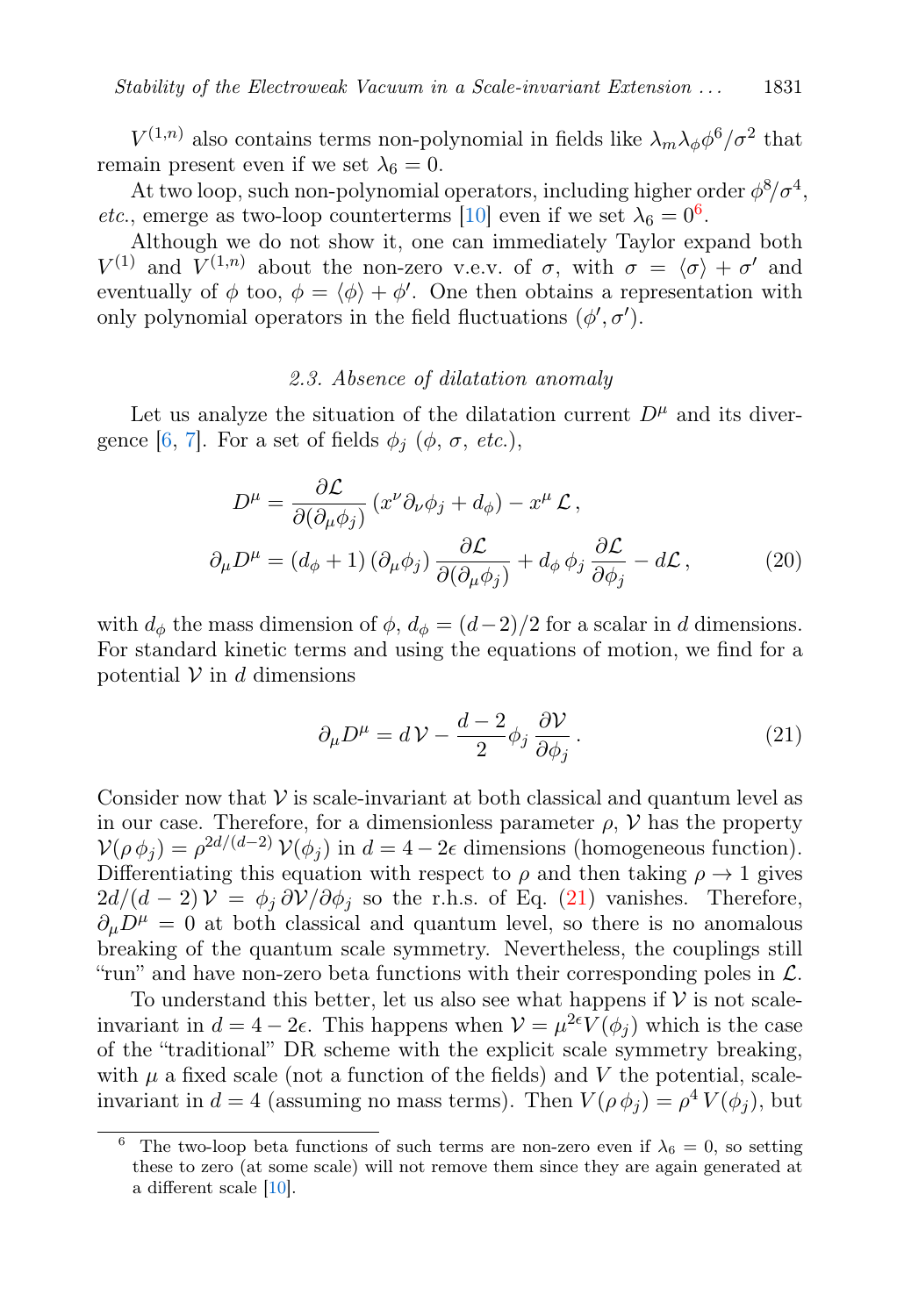V is no longer scale-invariant in  $d = 4 - 2\epsilon$ . Then from Eq. [\(21\)](#page-8-1),

$$
\partial_{\mu}D^{\mu} = d\,\mu^{2\epsilon}\,V - 2(d-2)\,\mu^{2\epsilon}\,V(\phi_j) = 2\epsilon\,\mu^{2\epsilon}\,V = 2\epsilon\,\mu^{2\epsilon}\lambda_j\frac{\partial V}{\partial \lambda_j}.\tag{22}
$$

While at the classical level the r.h.s. vanishes when  $\epsilon \to 0$ , at the quantum level the quartic couplings  $\lambda_j$  in V acquire a pole  $\beta_{\lambda_j}/\epsilon$  which cancels the  $\epsilon$  in front, to give a finite non-zero r.h.s.  $\partial_{\mu}D^{\mu} \propto \beta_{\lambda_j}(\partial \mathcal{L}/\partial \lambda_j)$ . This is the familiar scale anomaly breaking of the conservation of this current in the "traditional" DR scheme[7](#page-9-0),[8](#page-9-1) .

In conclusion, it is scale invariance of the action in  $d = 4-2\epsilon$  that ensures that no scale anomaly is present. This invariance in  $d = 4 - 2\epsilon$  is lost in the "usual" DR regularization with explicit breaking ( $\mu = constant$ ). Thus, the vanishing of the beta function is not a necessary condition for the theory to be scale-invariant; one must also specify how the quantum theory was regularized, with or without respecting its scale symmetry. In other words the non-vanishing of the beta function does not mean the theory cannot be scale-invariant.

### 3. Additional comments

It is interesting to note that the chiral symmetry breaking at low energies can also be viewed as the spontaneous breaking of the scale invariance due to strong interactions. Parametrizing the renormalization scale as  $\mu = e^t \sigma$  and taking into account the 1-loop running of the strong coupling constant,  $\frac{dg_s(t)}{dt} = -\frac{b_0g_s^3}{2}$ , one finds the renormalization group invariant scale expressed as

$$
As_{\rm s} = \langle \sigma \rangle e^{-\frac{1}{b_0 g_{\rm s}^2(t)}}.
$$
\n(23)

This implies that the contributions to the quark masses that are due to strong interactions can be parametrized by scale-invariant terms in the effective Lagrangian

$$
\delta L_{\rm s} = -\sigma \,\,\mathrm{e}^{-\frac{1}{b_0 \,g_{\rm s}^2(t)}}\,\,\bar{q}q\,. \tag{24}
$$

The consistency of the boundary values for the running couplings with high scale physics that may fix the value of  $\langle \sigma \rangle$  should be investigated. This discussion requires that one extends this quantum calculation to the case of curved space time while respecting this symmetry. The appropriate setup is in the context of Weyl gravity or Brans–Dicke–Jordan theory of gravity. For investigations along this direction, see [\[28,](#page-13-2) [29,](#page-13-3) [32–](#page-13-5)[42\]](#page-14-0).

<span id="page-9-0"></span> $\sqrt{7}$  Even if at classical level it was conserved.

<span id="page-9-1"></span><sup>&</sup>lt;sup>8</sup> If V contained mass terms,  $\partial_{\mu}D^{\mu}$  also contains a "classical" breaking of scale symmetry term,  $m^2\phi^2$ .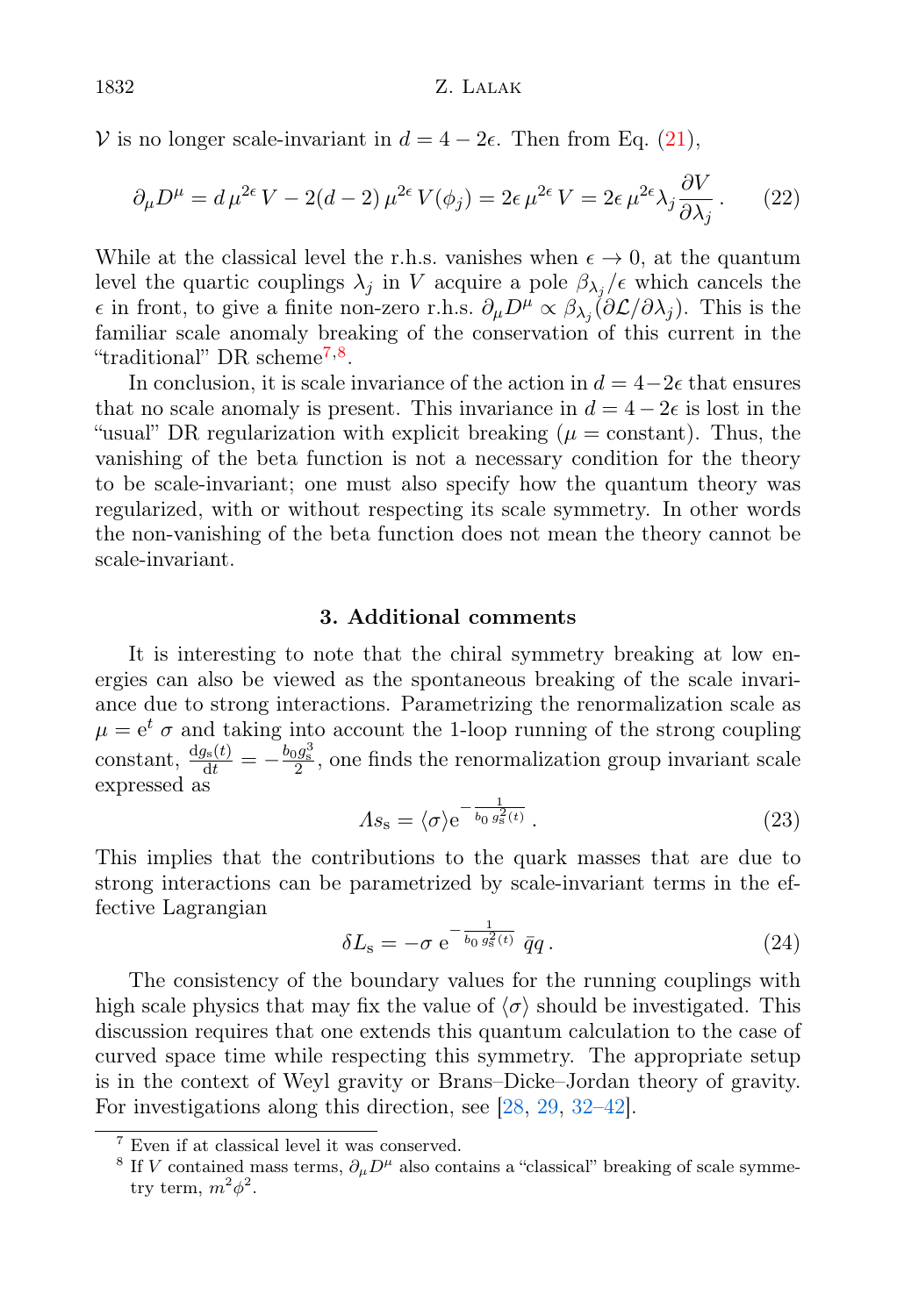### 4. Quantum instability

The careful study of the renormalization group improved SM potential has revealed new extrema located at field strengths larger than  $10^{11}$  GeV. The upshot depends critically on the precise value of the measured Higgs mass and on the measured value of the top quark Yukawa coupling. In particular, one finds that for the central value of the top mass and for the central value of the measured Higgs mass, the physical electroweak symmetry breaking minimum becomes metastable with respect to the tunnelling from the physical EWSB minimum to a deeper minimum located at super-Planckian values of the Higgs field strength. The lifetime of the metastable SM Universe is much larger than the presently estimated age of the Universe, however the instability border in the space of parameters  $M_{\text{top}}-M_{\text{Higgs}}$  looks uncomfortably close, which suggests that the result is rather sensitive to modifications that can be brought in by the BSM extensions. The question of stability in the presence of non-renormalizable operators was raised in  $[10]$ . This question has been studied further in  $[43]$ . In particular, a map of the vacua lifetime in SM with new non-renormalizable scalar couplings was presented. Moreover, the RGE improvement of the new couplings has been included and shown to have a significant impact on the resulting lifetime. The results were also obtained by a fully numerical approach instead of the analytical approximations previously used in the literature.

Now, it is an interesting question how the stability issue gets modified in the context of the quantum scale-invariant extension of the SM[9](#page-10-0) . First of all, there appear non-renormalizable operators suppressed by the powers of the expectation value of the dilaton, the  $\langle \sigma \rangle$ . The suppression scale needs to be assumed to be pretty high to avoid significant modifications of the Standard Model predictions, since all couplings of the additional field  $\sigma$ which are not assumed numerically small to arrange for the hierarchy of the EW scale are suppressed by  $\langle \sigma \rangle$ . Besides, the new, with respect to the SM, corrections to the couplings of the non-renormalizable operators are proportional to powers of the small couplings  $\lambda_{\sigma}$ ,  $\lambda_{m}$ . Hence, the influence of the non-renormalizable operators in the stability of the EW vacuum is the same in the pure SM and in the quantum scale-invariant SM. However, the interesting new effect does appear and it is related to the exact scale invariance of the potential. The result of this invariance to all orders in perturbation theory is the general structure of the scalar potential which takes the form of

$$
V_{\text{eff}}(\phi, \sigma) = M^4 W(\theta), \qquad (25)
$$

where  $M^2 = \phi^2 + \sigma^2$  and  $\tan(\theta) = \frac{\phi}{\sigma}$ . This structure makes it obvious that the running of the Higgs quartic coupling  $\lambda_{\text{eff}}$  towards negative values

<span id="page-10-0"></span><sup>&</sup>lt;sup>9</sup> This section is based on the work with Paweł Olszewski, paper in preparation [\[44\]](#page-14-2).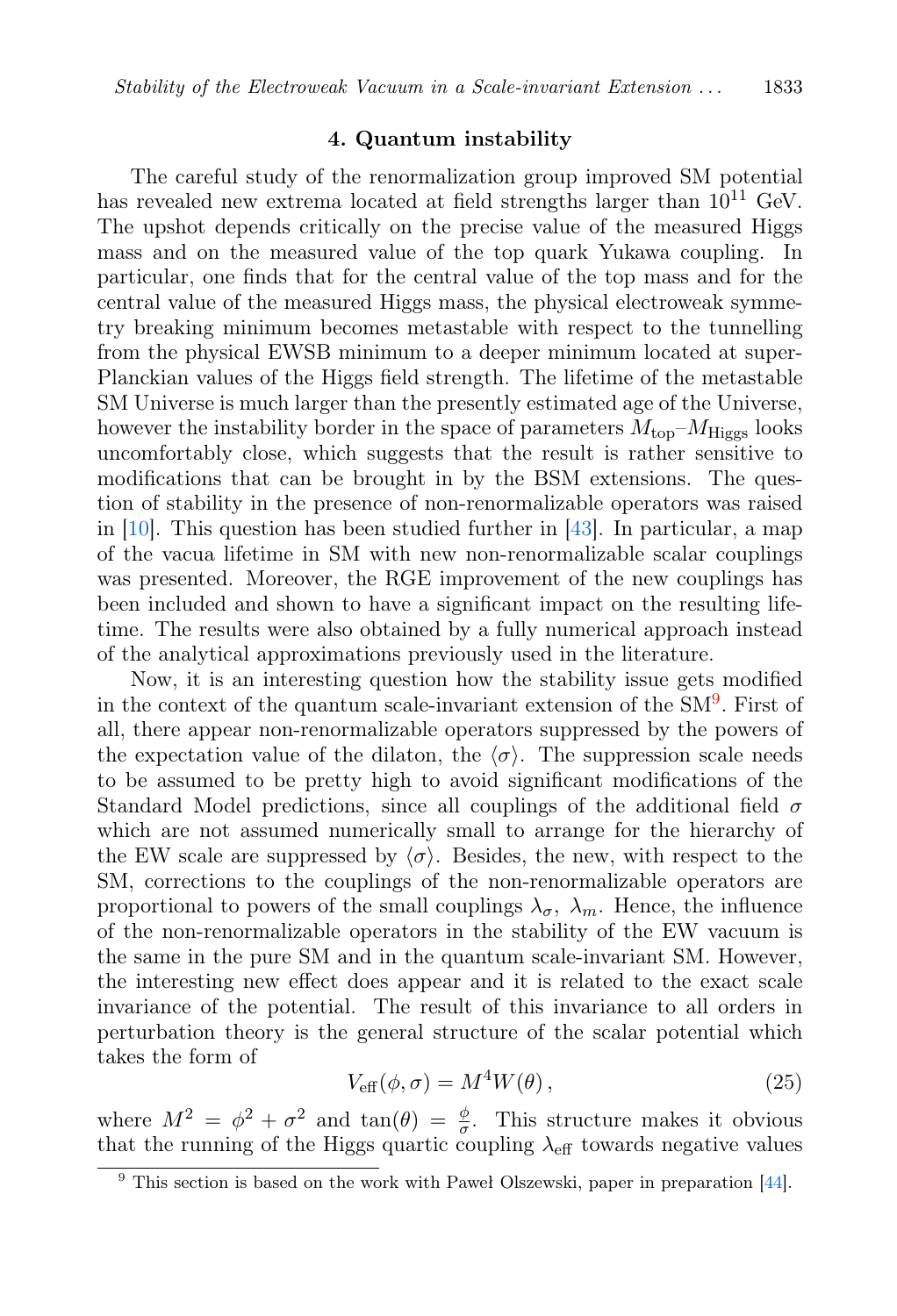implies that the function  $W(\theta)$  becomes negative for  $\theta > \theta_0$  for certain value  $\theta_0$  corresponding to the vanishing effective potential. However, if such a finite  $\theta_0$  does exist, this implies an incurable instability, since by making M suitably large for  $\theta > \theta_0$ , one can make the effective potential as negative as one wishes. The upshot is that to stabilise the electroweak vacuum in the simplest quantum scale-invariant extension of the SM, one has to prevent the effective Higgs quartic coupling from becoming negative. Precise numerical calculations confirm the validity of the reasoning sketched above. However, one should notice that the coupling to gravity should be carefully taken into account. When one couples the flat space action to Weyl gravity or to Brans–Dicke gravity [\[39](#page-13-7)[–42,](#page-14-0) [45\]](#page-14-3), the picture may become modified.

# 5. Conclusion

We explored the possibility that scale symmetry is a quantum symmetry of the SM that is broken only spontaneously. Following previous developments on this idea, we considered the case of the classically scale-invariant version of the SM which has vanishing tree-level mass for the Higgs  $(\phi)$  and is extended by the dilaton  $\sigma$  (the Goldstone mode of scale symmetry). The v.e.v.  $\langle \sigma \rangle \neq 0$  breaks scale symmetry spontaneously and generates dynamically a subtraction scale  $\mu \sim \langle \sigma \rangle$ . The classical scalar potential is dictated by scale symmetry and may contain non-polynomial effective operators such as  $\phi^6/\sigma^2$ , *etc.*; these may be expanded into a sum of infinitely many polynomial operators in fields (suppressed by  $\langle \sigma \rangle$ ).

The one-loop computation of the potential respected the scale symmetry of the classical Lagrangian. As a result, a scale-invariant one-loop potential for the Higgs and dilaton is obtained. The quantum potential has corrections from gauge and Yukawa interactions and also from the higher dimensional, non-polynomial operators. The latter were included in the classical Lagrangian and their couplings are one-loop renormalized, with beta functions that we computed from the potential (and which are otherwise difficult to compute by other means). Tuning the couplings of these non-polynomial operators to zero at the tree-level will not allow to avoid their presence at the quantum level; they re-emerge at the loop level with a finite one-loop coefficient and as two-loop counterterms, due to the non-renormalizability of theories with quantum scale invariance.

It has been argued that the instability of the effective potential in the Higgs sector that is driven by the quartic coupling running towards negative values becomes worse in the scale-invariant version, since the effective potential becomes unbounded from below. This presentation has been based on [\[10,](#page-12-6) [43,](#page-14-1) [44,](#page-14-2) [46\]](#page-14-4).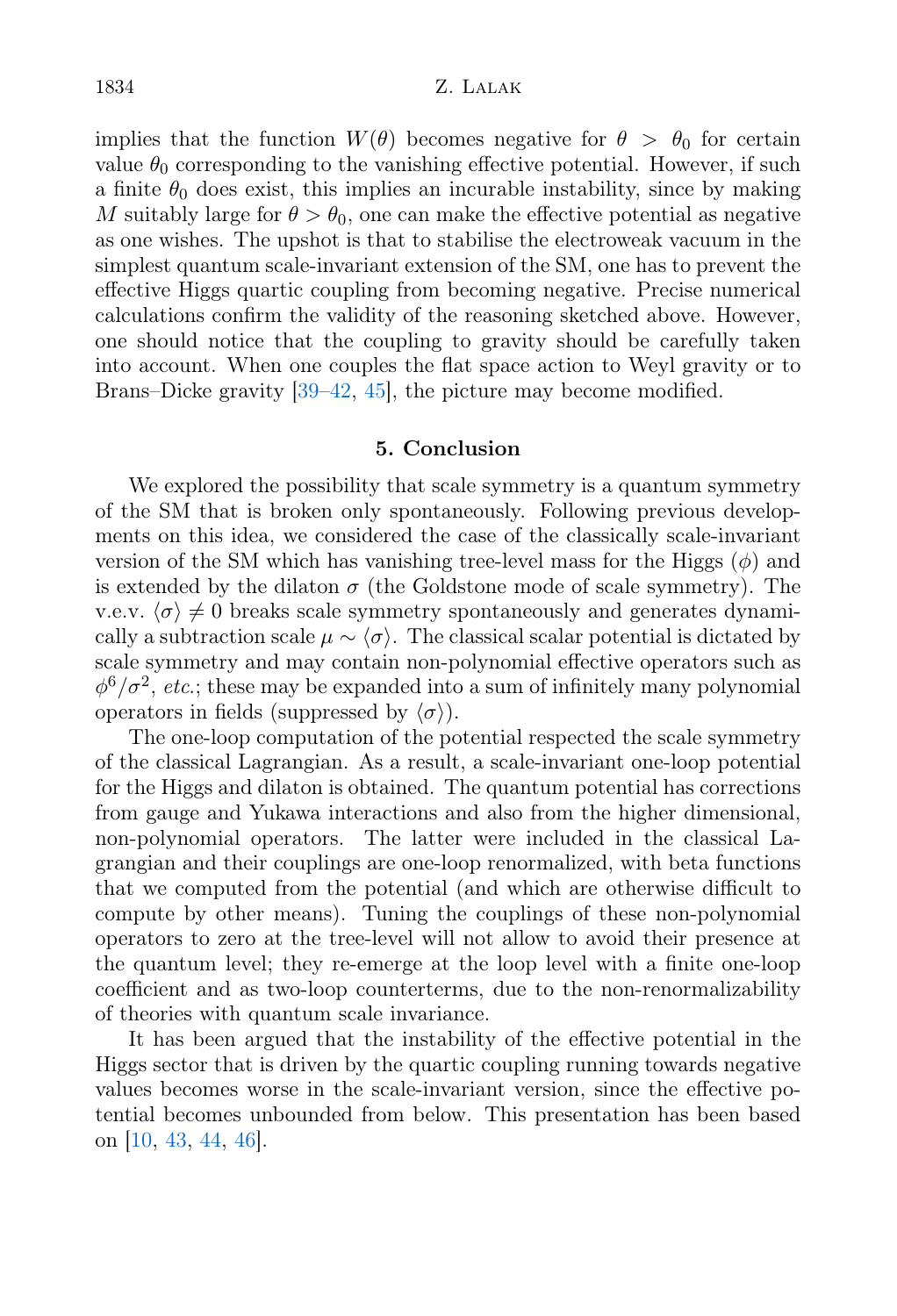This work was supported by the National Science Center, Poland (NCN) grant UMO-2017/27/B/ST2/02531.

### REFERENCES

- <span id="page-12-0"></span>[1] W.A. Bardeen, On Naturalness in the Standard Model, FERMILAB-CONF-95-391-T, C95-08-27.3.
- <span id="page-12-1"></span>[2] S. Weinberg, [Phys. Lett. B](http://dx.doi.org/10.1016/0370-2693(79)90248-X) 82, 387 (1979); G. 't Hooft, Lectures at the 1979 Cargese Summer Institute, 1979.
- <span id="page-12-2"></span>[3] F. Englert, C. Truffin, R. Gastmans, [Nucl. Phys. B](http://dx.doi.org/10.1016/0550-3213(76)90406-5) 117, 407 (1976).
- <span id="page-12-3"></span>[4] M. Shaposhnikov, D. Zenhausern, [Phys. Lett. B](http://dx.doi.org/10.1016/j.physletb.2008.11.041) 671, 162 (2009) [arXiv:0809.3406 [hep-th]].
- [5] M.E. Shaposhnikov, F.V. Tkachov, arXiv:0905.4857 [hep-th].
- <span id="page-12-9"></span>[6] R. Armillis, A. Monin, M. Shaposhnikov, [J. High Energy Phys.](http://dx.doi.org/10.1007/JHEP10(2013)030) 1310, 030 [\(2013\)](http://dx.doi.org/10.1007/JHEP10(2013)030) [arXiv:1302.5619 [hep-th]].
- <span id="page-12-10"></span>[7] C. Tamarit, *[J. High Energy Phys.](http://dx.doi.org/10.1007/JHEP12(2013)098)* **1312**, 098 (2013) [arXiv:1309.0913 [hep-th]].
- <span id="page-12-4"></span>[8] D.M. Ghilencea, *Phys. Rev. D* 93[, 105006 \(2016\)](http://dx.doi.org/10.1103/PhysRevD.93.105006)  $[\mathtt{arXiv:1508.00595} \ \ [\mathtt{hep-ph}]\,]; \ Po{PoRFU2015,040} \ (2016)$ [arXiv:1605.05632 [hep-ph]].
- <span id="page-12-5"></span>[9] F. Gretsch, A. Monin, Phys. Rev. D 92[, 045036 \(2015\)](http://dx.doi.org/10.1103/PhysRevD.92.045036) [arXiv:1308.3863 [hep-th]].
- <span id="page-12-6"></span>[10] D.M. Ghilencea, Z. Lalak, P. Olszewski, [Eur. Phys. J. C](http://dx.doi.org/10.1140/epjc/s10052-016-4475-0) 76, 656 (2016) [arXiv:1608.05336 [hep-th]].
- <span id="page-12-7"></span>[11] C. Wetterich, *[Nucl. Phys. B](http://dx.doi.org/10.1016/0550-3213(88)90193-9)* **302**, 668 (1988).
- [12] I. Bars, P. Steinhardt, N. Turok, Phys. Rev. D 89[, 043515 \(2014\)](http://dx.doi.org/10.1103/PhysRevD.89.043515) [arXiv:1307.1848 [hep-th]] and references therein.
- [13] W. Buchmuller, N. Dragon, [Phys. Lett. B](http://dx.doi.org/10.1016/0370-2693(87)90041-4) 195, 417 (1987); [Nucl. Phys. B](http://dx.doi.org/10.1016/0550-3213(89)90249-6) 321[, 207 \(1989\).](http://dx.doi.org/10.1016/0550-3213(89)90249-6)
- [14] K.A. Meissner, H. Nicolai, [Phys. Lett. B](http://dx.doi.org/10.1016/j.physletb.2007.03.023) 648, 312 (2007)  $[\texttt{arXiv:hep-th/0612165}];$   $Phys.$  Lett. B 660, 260 (2008) [arXiv:0710.2840 [hep-th]].
- [15] R. Foot, A. Kobakhidze, R.R. Volkas, [Phys. Lett. B](http://dx.doi.org/10.1016/j.physletb.2007.06.084) 655, 156 (2007) [arXiv:0704.1165 [hep-ph]].
- [16] H. Aoki, S. Iso, Phys. Rev. D 86[, 013001 \(2012\)](http://dx.doi.org/10.1103/PhysRevD.86.013001) [arXiv:1201.0857 [hep-ph]].
- [17] R.H. Boels, W. Wormsbecher, arXiv:1507.08162 [hep-th].
- <span id="page-12-8"></span>[18] R. Foot, A. Kobakhidze, K.L. McDonald, R.R. Volkas, [Phys. Rev. D](http://dx.doi.org/10.1103/PhysRevD.77.035006) 77, [035006 \(2008\)](http://dx.doi.org/10.1103/PhysRevD.77.035006) [arXiv:0709.2750 [hep-ph]].
- [19] B. Grinstein, P. Uttayarat, [J. High Energy Phys.](http://dx.doi.org/10.1007/JHEP07(2011)038) 1107, 038 (2011) [arXiv:1105.2370 [hep-ph]].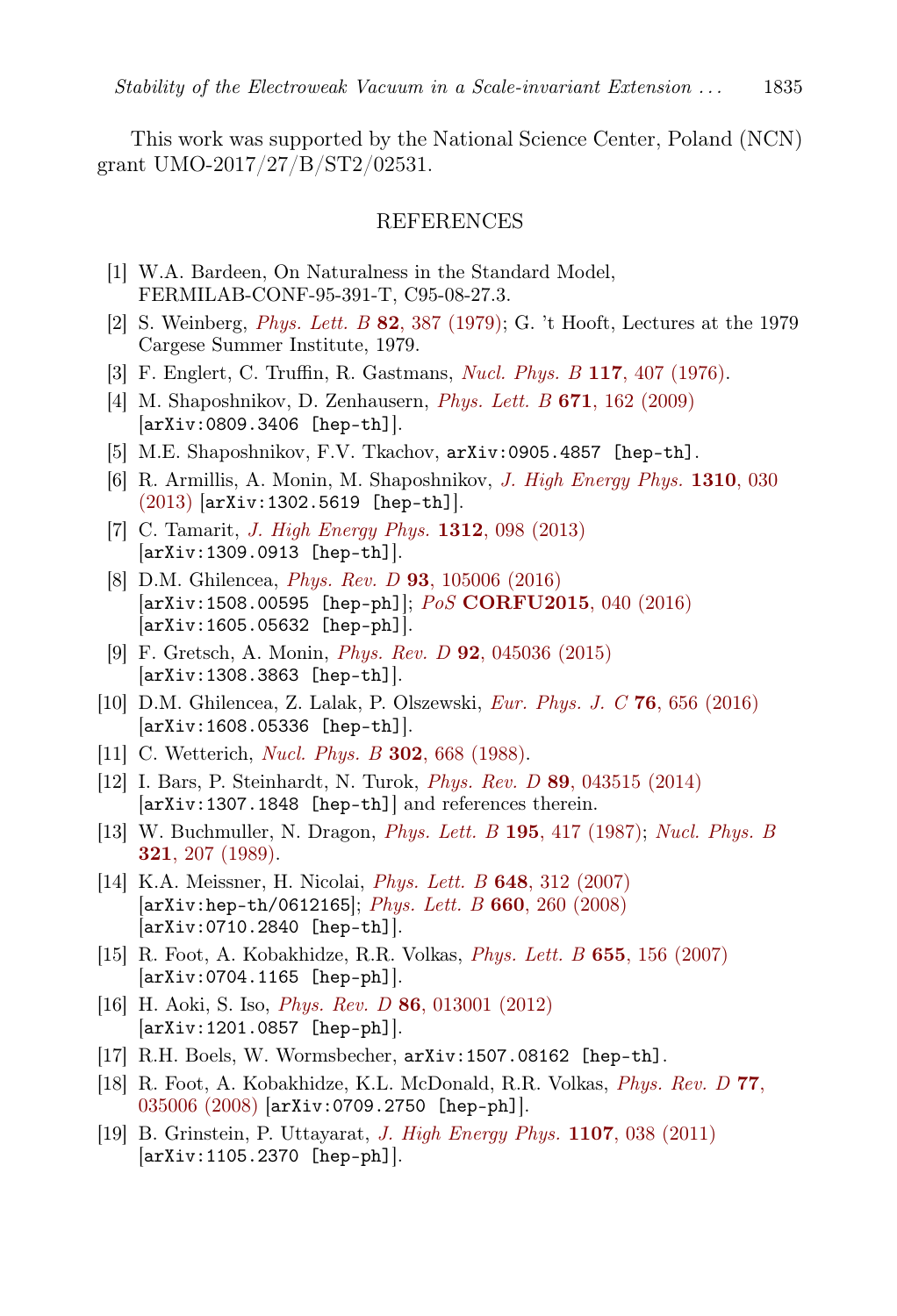- [20] A. Farzinnia, H.J. He, J. Ren, [Phys. Lett. B](http://dx.doi.org/10.1016/j.physletb.2013.09.060) 727, 141 (2013) [arXiv:1308.0295 [hep-ph]].
- [21] S. Iso, N. Okada, Y. Orikasa, *[Phys. Lett. B](http://dx.doi.org/10.1016/j.physletb.2009.04.046)* **676**, 81 (2009) [arXiv:0902.4050 [hep-ph]].
- [22] S. Iso, Y. Orikasa, *PTEP* **2013**[, 023B08 \(2013\)](http://dx.doi.org/10.1093/ptep/pts099) [arXiv:1210.2848 [hep-ph]].
- [23] E. Gabrielli et al., *Phys. Rev. D* 89[, 015017 \(2014\)](http://dx.doi.org/10.1103/PhysRevD.89.015017) [arXiv:1309.6632 [hep-ph]].
- [24] D. Gorbunov, A. Tokareva, *[Phys. Lett. B](http://dx.doi.org/10.1016/j.physletb.2014.10.036)* **739**, 50 (2014). [arXiv:1307.5298 [astro-ph.CO]].
- [25] Z. Chacko, R.K. Mishra, Phys. Rev. D 87[, 115006 \(2013\)](http://dx.doi.org/10.1103/PhysRevD.87.115006)  $[\texttt{arXiv:1209.3022}$   $[\texttt{hep-ph}];$  B. Bellazzini *et al., [Eur. Phys. J. C](http://dx.doi.org/10.1140/epjc/s10052-013-2333-x)* **73**, 2333  $(2013)$   $\text{arXiv:1209.3299}$   $\text{[hep-ph]}$ ; 74, 2790  $(2014)$ [arXiv:1305.3919 [hep-th]].
- [26] S. Fubini, [Nuovo Cim. A](http://dx.doi.org/10.1007/BF02785664) 34, 521 (1976).
- <span id="page-13-0"></span>[27] K. Endo, Y. Sumino, *[J. High Energy Phys.](http://dx.doi.org/10.1007/JHEP05(2015)030)* **1505**, 030  $(2015)$ [arXiv:1503.02819 [hep-ph]].
- <span id="page-13-2"></span>[28] P.G. Ferreira, C.T. Hill, G.G. Ross, [Phys. Lett B](http://dx.doi.org/10.1016/j.physletb.2016.10.036) 763, 174 (2016) [arXiv:1603.05983 [hep-th]].
- <span id="page-13-3"></span>[29] P.G. Ferreira, C. T. Hill, G. G. Ross, Phys. Rev. D 95[, 043507 \(2017\)](http://dx.doi.org/10.1103/PhysRevD.95.043507) [arXiv:1610.09243 [hep-th]].
- <span id="page-13-4"></span>[30] A. Kobakhidze, [Eur. Phys. J. C](http://dx.doi.org/10.1140/epjc/s10052-015-3621-4) 75, 384 (2015) [arXiv:1506.04840 [hep-ph]].
- <span id="page-13-1"></span>[31] K. Allison, C.T. Hill, G.G. Ross, *[Phys. Lett. B](http://dx.doi.org/10.1016/j.physletb.2014.09.041)* **738**, 191 (2014) [arXiv:1404.6268 [hep-ph]].
- <span id="page-13-5"></span>[32] K. Kannike, M. Raidal, C. Spethmann, H. Veermäe, arXiv:1610.06571 [hep-ph].
- [33] M. Shaposhnikov, D. Zenhausern, *[Phys. Lett. B](http://dx.doi.org/10.1016/j.physletb.2008.11.054)* 671, 187 (2009) [arXiv:0809.3395 [hep-th]].
- [34] D. Blas, M. Shaposhnikov, D. Zenhausern, *Phys. Rev. D* 84[, 044001 \(2011\)](http://dx.doi.org/10.1103/PhysRevD.84.044001) [arXiv:1104.1392 [hep-th]].
- [35] G.K. Karananas, M. Shaposhnikov, *Phys. Rev. D* 93[, 084052 \(2016\)](http://dx.doi.org/10.1103/PhysRevD.93.084052) [arXiv:1603.01274 [hep-th]].
- [36] I. Oda, [Adv. Stud. Theor. Phys.](http://dx.doi.org/10.12988/astp.2014.419) 8, 215 (2014)  $[\text{arXiv:1308.4428}$   $[\text{hep-ph}].$
- [37] I. Oda, [Adv. Stud. Theor. Phys.](http://dx.doi.org/10.12988/astp.2015.5777) 9, 595 (2015)  $[\text{arXiv:1505.06760}$   $[\text{gr-qc}].$
- <span id="page-13-6"></span>[38] I. Oda, *[Phys. Lett. B](http://dx.doi.org/10.1016/j.physletb.2013.06.014)* 724, 160 (2013)  $[\text{arXiv}:1305.0884$  [hep-ph].
- <span id="page-13-7"></span>[39] D.M. Ghilencea, H.M. Lee, *Phys. Rev. D* 99[, 115007 \(2019\)](http://dx.doi.org/10.1103/PhysRevD.99.115007) [arXiv:1809.09174 [hep-th]].
- [40] D.M. Ghilencea, *[J. High Energy Phys.](http://dx.doi.org/10.1007/JHEP03(2019)049)* **1903**, 049 (2019) [arXiv:1812.08613 [hep-th]].
- [41] D.M. Ghilencea, *[J. High Energy Phys.](http://dx.doi.org/10.1007/JHEP10(2019)209)* **1910**, 209 (2019) [arXiv:1906.11572 [gr-qc]].